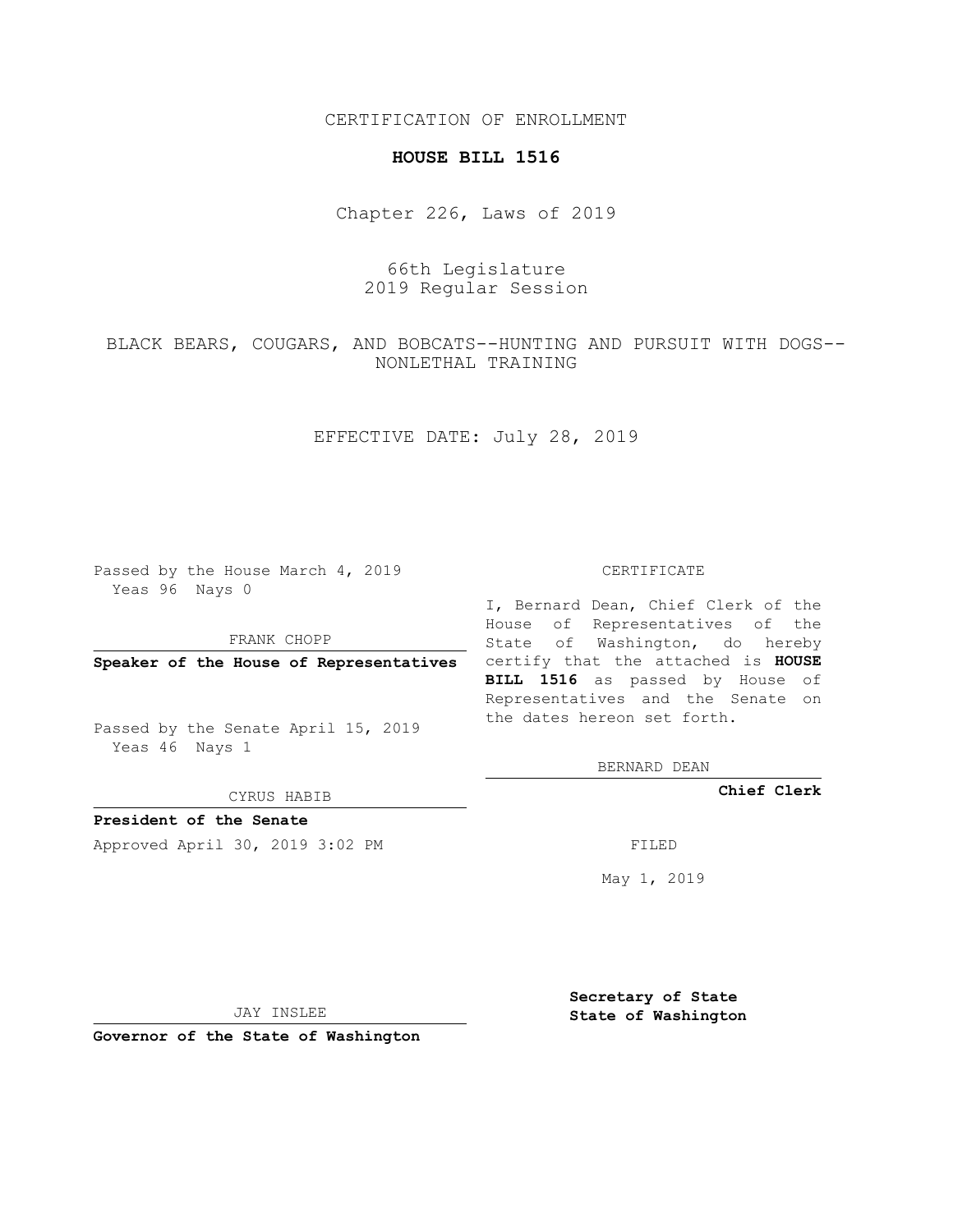## **HOUSE BILL 1516**

Passed Legislature - 2019 Regular Session

**State of Washington 66th Legislature 2019 Regular Session By** Representatives Blake, Dent, Chapman, Kretz, Walsh, Lekanoff, Orcutt, Springer, Pettigrew, Hoff, and Shea

Read first time 01/23/19. Referred to Committee on Rural Development, Agriculture, & Natural Resources.

 AN ACT Relating to establishing a department of fish and wildlife directed nonlethal program for the purpose of training dogs; amending RCW 77.15.245; and adding a new section to chapter 77.12 RCW.

BE IT ENACTED BY THE LEGISLATURE OF THE STATE OF WASHINGTON:

 NEW SECTION. **Sec. 1.** A new section is added to chapter 77.12 6 RCW to read as follows:

 (1) The commission shall adopt by rule a process and criteria to select persons who may act as agents of the state for the purpose of using one or more dogs to hunt or pursue black bear, cougar, or bobcat to protect livestock, domestic animals, private property, or the public safety. The commission rule must outline the requirements an applicant must comply with when applying for the program including, but not limited to, a criminal background check.

 (2) The department shall administer a training program to enable persons who have been selected pursuant to subsection (1) of this section to train dogs for use consistent with this section. The purpose of this program is to provide dog training opportunities 18 using nonlethal pursuit.

 **Sec. 2.** RCW 77.15.245 and 2005 c 107 s 1 are each amended to 20 read as follows: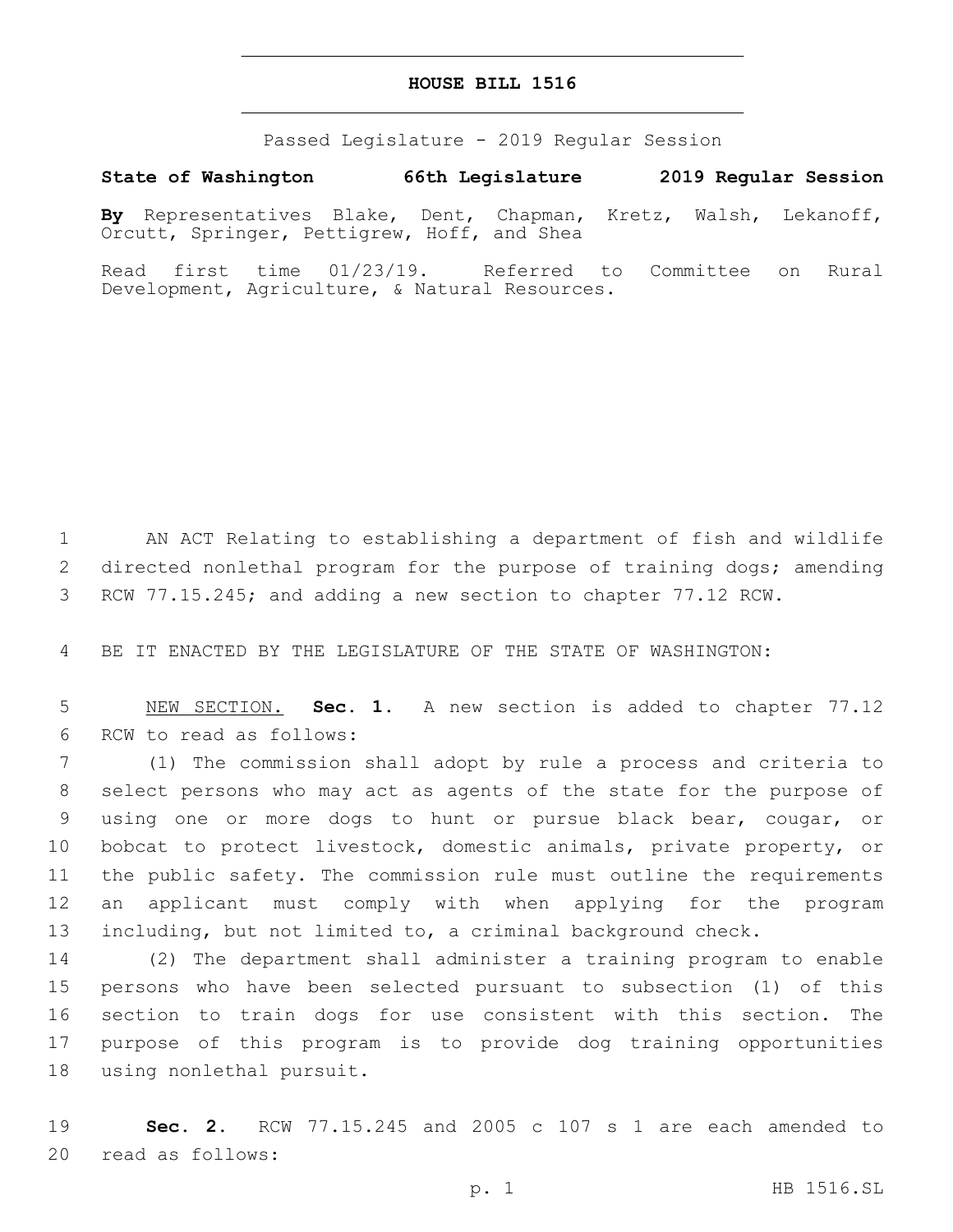(1) Notwithstanding the provisions of RCW 77.12.240, 2 ( $(77.36.020<sub>r</sub>)$ ) 77.36.030, or any other provisions of law, it is unlawful to take, hunt, or attract black bear with the aid of bait.

 (a) Nothing in this subsection shall be construed to prohibit the killing of black bear with the aid of bait by employees or agents of county, state, or federal agencies while acting in their official capacities for the purpose of protecting livestock, domestic animals, 8 private property, or the public safety.

 (b) Nothing in this subsection shall be construed to prevent the establishment and operation of feeding stations for black bear in 11 order to prevent damage to commercial timberland.

 (c) Nothing in this subsection shall be construed to prohibit the director from issuing a permit or memorandum of understanding to a public agency, university, or scientific or educational institution for the use of bait to attract black bear for scientific purposes.

 (d) As used in this subsection, "bait" means a substance placed, exposed, deposited, distributed, scattered, or otherwise used for the purpose of attracting black bears to an area where one or more 19 persons hunt or intend to hunt them.

20 (2) Notwithstanding RCW 77.12.240, ((77.36.020,)) 77.36.030, or any other provisions of law, it is unlawful to hunt or pursue black 22 bear, cougar, or bobcat( $(-6r + 1ynx)$ ) with the aid of a dog or dogs.

 (a) Nothing in this subsection shall be construed to prohibit the 24 (( $k$ illing)) hunting of black bear, cougar, or bobcat(( $\frac{r}{(r-1)(n+1)}$ ) 25 with the aid of a dog or dogs by employees or agents of county, state, or federal agencies while acting in their official capacities for the purpose of protecting livestock, domestic animals, private property, or the public safety. A dog or dogs may be used by the owner or tenant of real property consistent with a permit issued and 30 conditioned by the director.

 (b) Nothing in this subsection shall be construed to prohibit the director from issuing a permit or memorandum of understanding to a public agency, university, or scientific or educational institution for the use of a dog or dogs for the pursuit, capture and relocation, 35 of black bear, cougar, or bobcat( $(-$  or  $\frac{1}{2}$ ynx)) for scientific 36 purposes.

 (c) Nothing in this subsection shall be construed to prohibit the director from issuing a permit or memorandum of understanding to a public agency, university, or scientific or educational institution for the use of a dog or dogs for the killing of black bear, cougar,

p. 2 HB 1516.SL